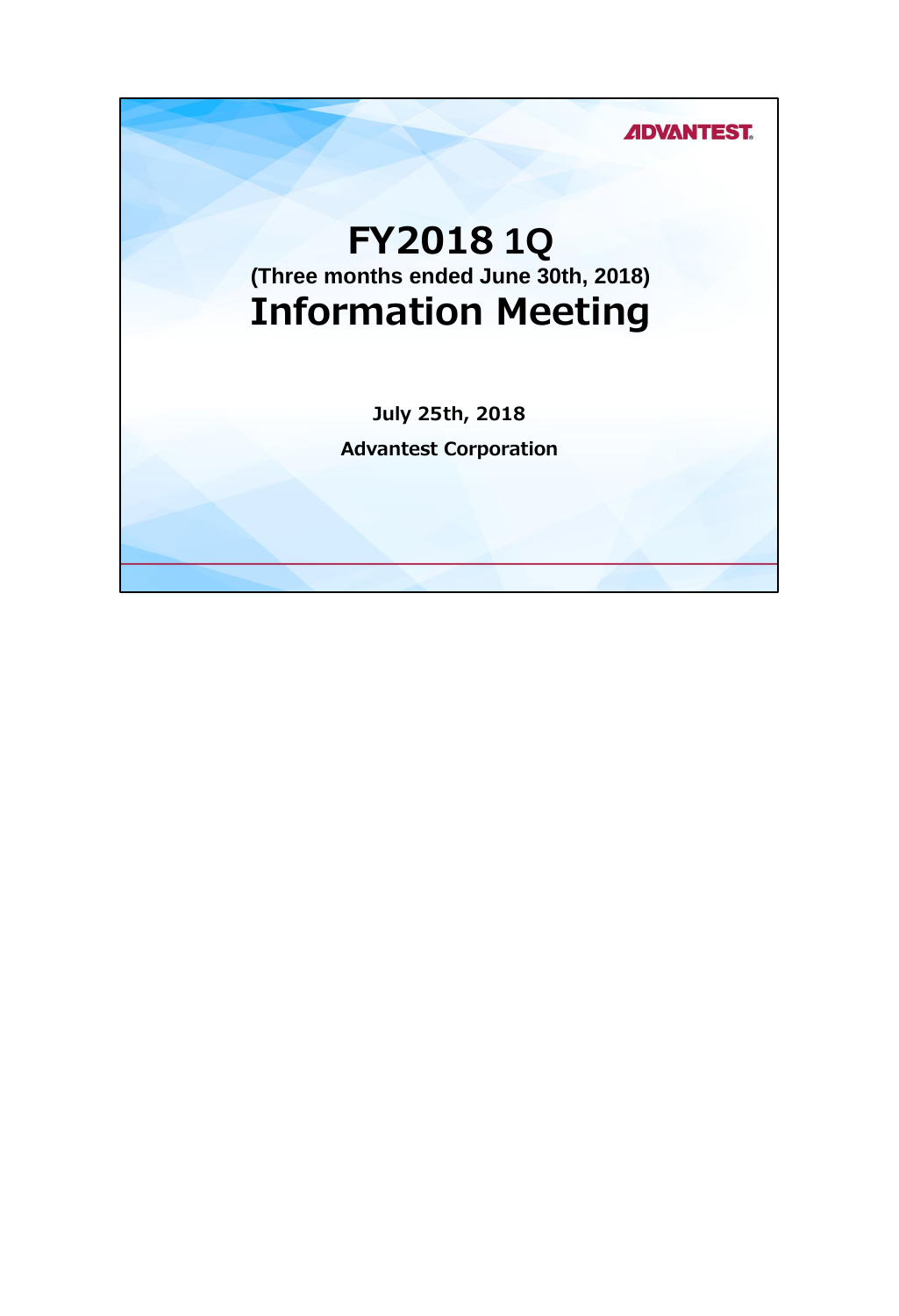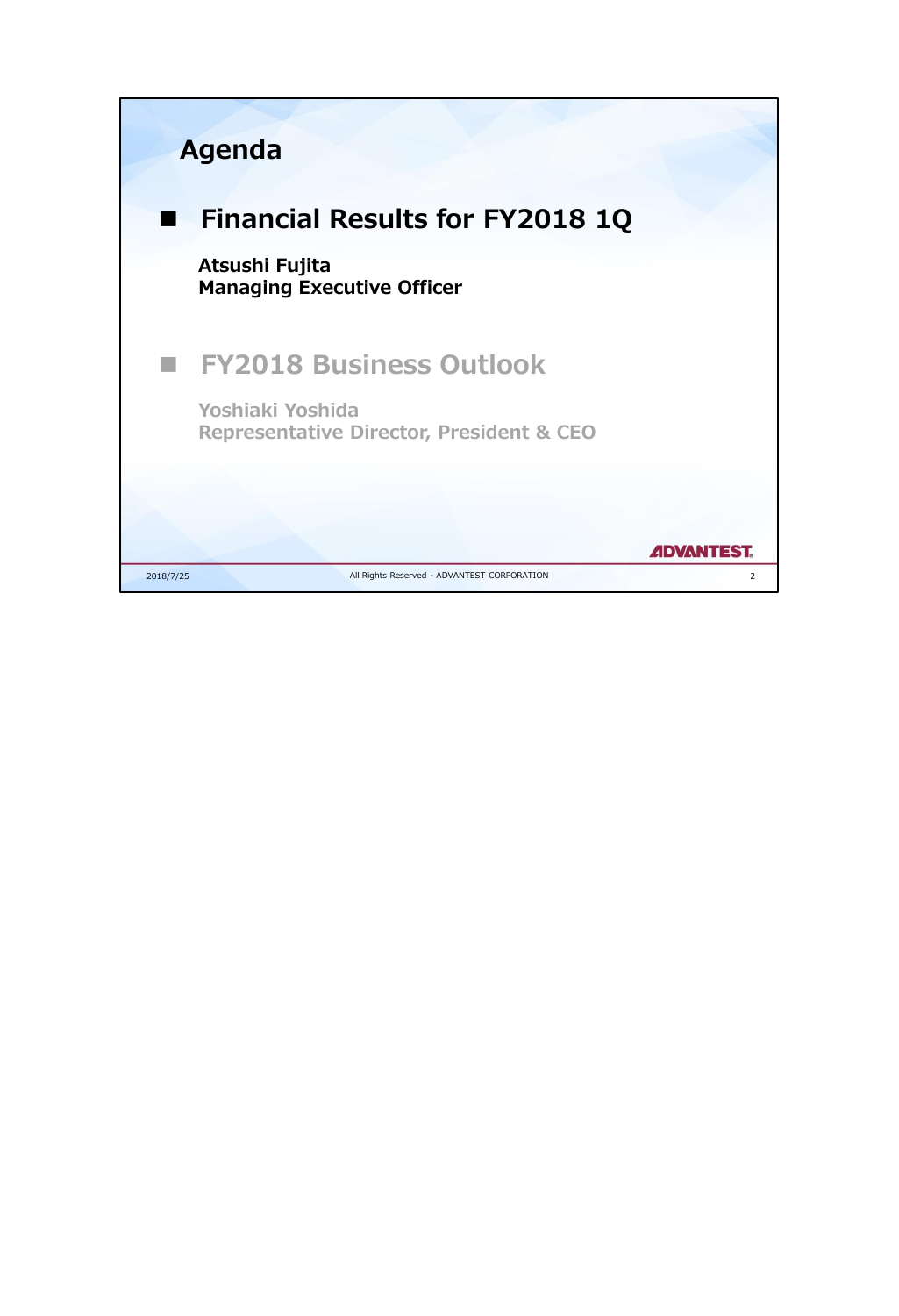|                                                                |       |             |       |       |                      |                       |                   |                     | $(\angle$ B) |
|----------------------------------------------------------------|-------|-------------|-------|-------|----------------------|-----------------------|-------------------|---------------------|--------------|
|                                                                |       | <b>FY17</b> |       |       | <b>FY18</b>          | OoO                   |                   | YoY                 |              |
|                                                                | 10    | 20          | 30    | 40    | 10                   | $(\Delta)$            | (9/6)             | $(\Delta)$          | (9/6)        |
| Orders                                                         | 49.4  | 56.2        | 56.8  | 85.4  | 70.6                 | $\blacktriangle$ 14.8 | $\triangle$ 17.3% | 21.2                | 43.0%        |
| Sales                                                          | 40.7  | 47.7        | 50.9  | 67.9  | 70.9                 | 3.0                   | 4.4%              | 30.2                | 74.3%        |
| Gross Profit                                                   | 20.6  | 24.9        | 23.2  | 37.9  | 38.2                 | 0.4                   | 1.0%              | 176                 | 85.6%        |
| Gross Profit Margin                                            | 50.6% | 52.1%       | 45.8% | 55.7% | 53.9%                | $\triangle$ 1.8pts    |                   | 3.3pts              |              |
| Operating Income                                               | 2.2   | 5.2         | 3.2   | 13.9  | 15.8                 | 2.0                   | 14.3%             | 13.6                | x7.1         |
| Operating Income Margin                                        | 5.5%  | 10.9%       | 6.4%  | 20.4% | 22.3%                | 1.9pts                |                   | 16.8pts             |              |
| Income Before Tax                                              | 1.6   | 4.8         | 3.4   | 14.5  | 16.5                 | 2.0                   | 14.0%             | 15.0                | x10.6        |
| Net Income                                                     | 1.0   | 3.9         | 2.6   | 10.6  | 13.9                 | 3.3                   | 30.7%             | 12.9                | x14.0        |
| Net Income Margin                                              | 2.4%  | 8.2%        | 5.0%  | 15.6% | 19.6%                | 4.0pts                |                   | 17.2 <sub>pts</sub> |              |
| Adjusted initial backlog following<br>implementation of IFRS15 |       |             |       |       | $\blacktriangle$ 3.0 |                       |                   |                     |              |
| Backlog                                                        | 50.9  | 59.4        | 65.3  | 82.8  | 79.5                 | $\blacktriangle$ 3.3  | ▲4.0%             | 28.6                | 56.2%        |
| 1 US\$<br><b>Exchange Rate</b>                                 | ¥112  | ¥111        | ¥112  | ¥111  | ¥108                 | ¥3 Appreciation       |                   | ¥4 Appreciation     |              |
| 1 Euro                                                         | ¥121  | ¥128        | ¥132  | ¥134  | ¥131                 | ¥3 Appreciation       |                   | ¥10 Depreciation    |              |

- FY2018 1Q Results Summary
	- In 1Q, the semiconductor market continued to expand across a wide range of fields, and performance improvement trends, especially in high-end products, also progressed rapidly. Against this backdrop, semiconductor manufacturers continued to actively invest in testers, creating a favorable business environment for Advantest.
	- Our strength is our customer base. We continued to receive many orders from a wide range of customers in 1Q.
	- We achieved ¥70.6 billion in orders. Although this is a decrease of ¥14.8 billion QoQ, the result is very strong. Excluding the previous quarter, this is the first time since FY2005 3Q that we have surpassed ¥70 billion.
	- Sales was ¥70.9 billion, increasing for a fifth consecutive quarter.
	- Gross margin was 53.9%. While this was a 1.8% decrease QoQ, it remains strong.
	- We controlled SG&A to achieve ¥15.8 billion in operating income. The operating margin exceeded 20% for a second consecutive quarter.
	- Our income before tax was ¥16.5 billion, net income was ¥13.9 billion, and net income margin was about 20%.
	- Advantest adopted IFRS15 "Revenue from Contracts with Customers" in FY2018.
	- Adjustments were applied at the beginning of the fiscal year.
	- The impact on our backlog was -3.0 billion yen. As a result, the backlog as of the end of 1Q is ¥79.5 billion.
	- Foreign exchange rates were ¥108 to the US dollar and ¥131 to the Euro.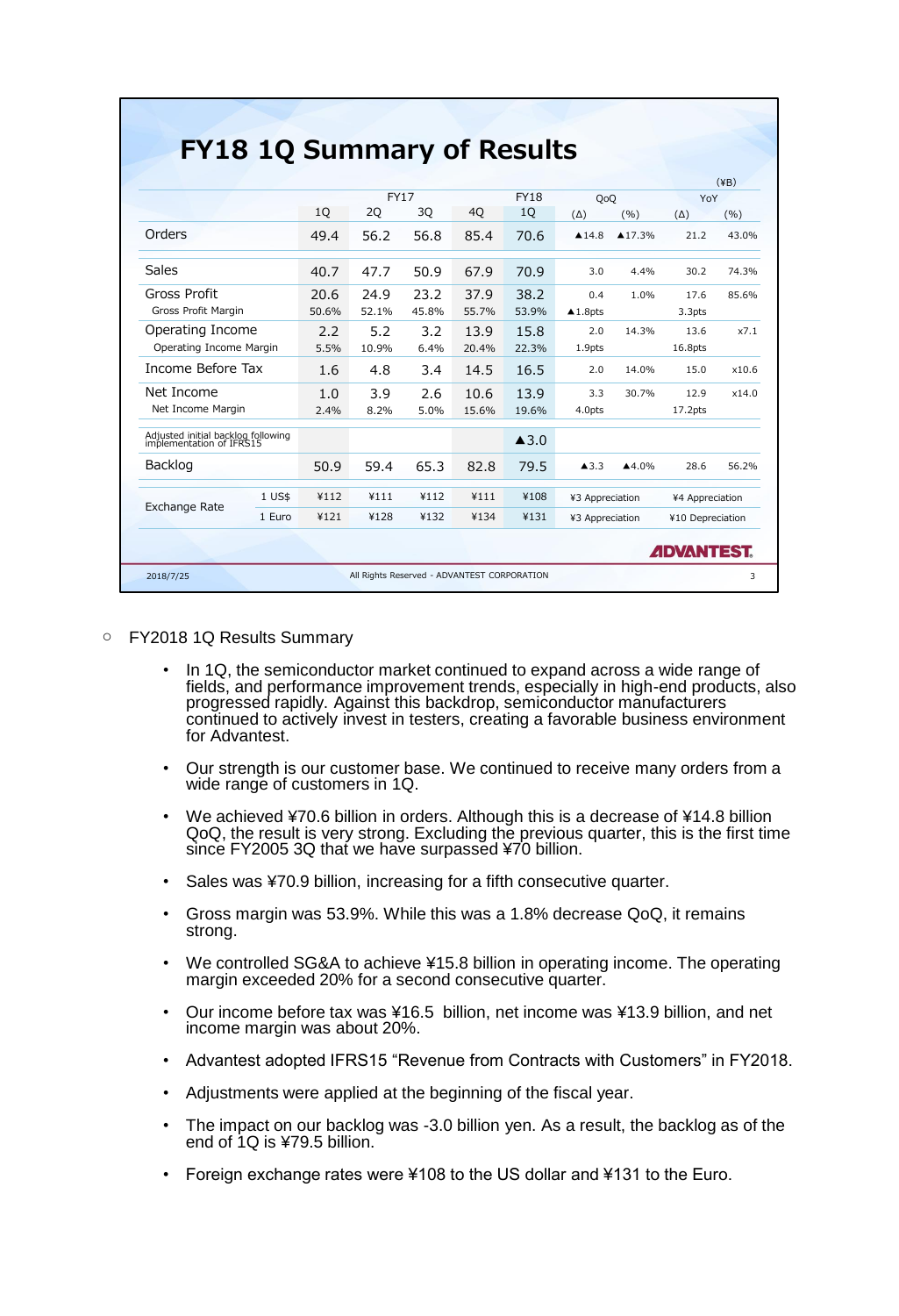

- Business Domains Renamed
	- Until now, we roughly divided our semiconductor test equipment business into two domains based on the type of device supported: non-memory and memory.
	- We renamed these domains in FY2018: SoC and memory.
	- There is no change to the target markets for our SoC tester products and memory tester products respectively.
	- In the narrow sense, SoC refers to "System on Chip" devices integrating various types of IP, but we will use it as a synonym for "non-memory."
	- In Advantest's usage, SoC is more broadly defined to include logic ICs such as MPUs and GPUs, communication devices such as baseband processors, MCUs, analog ICs, sensors, optical devices, display drivers, etc.
	- Memory testers specialize in testing DRAM and non-volatile memory such as NAND.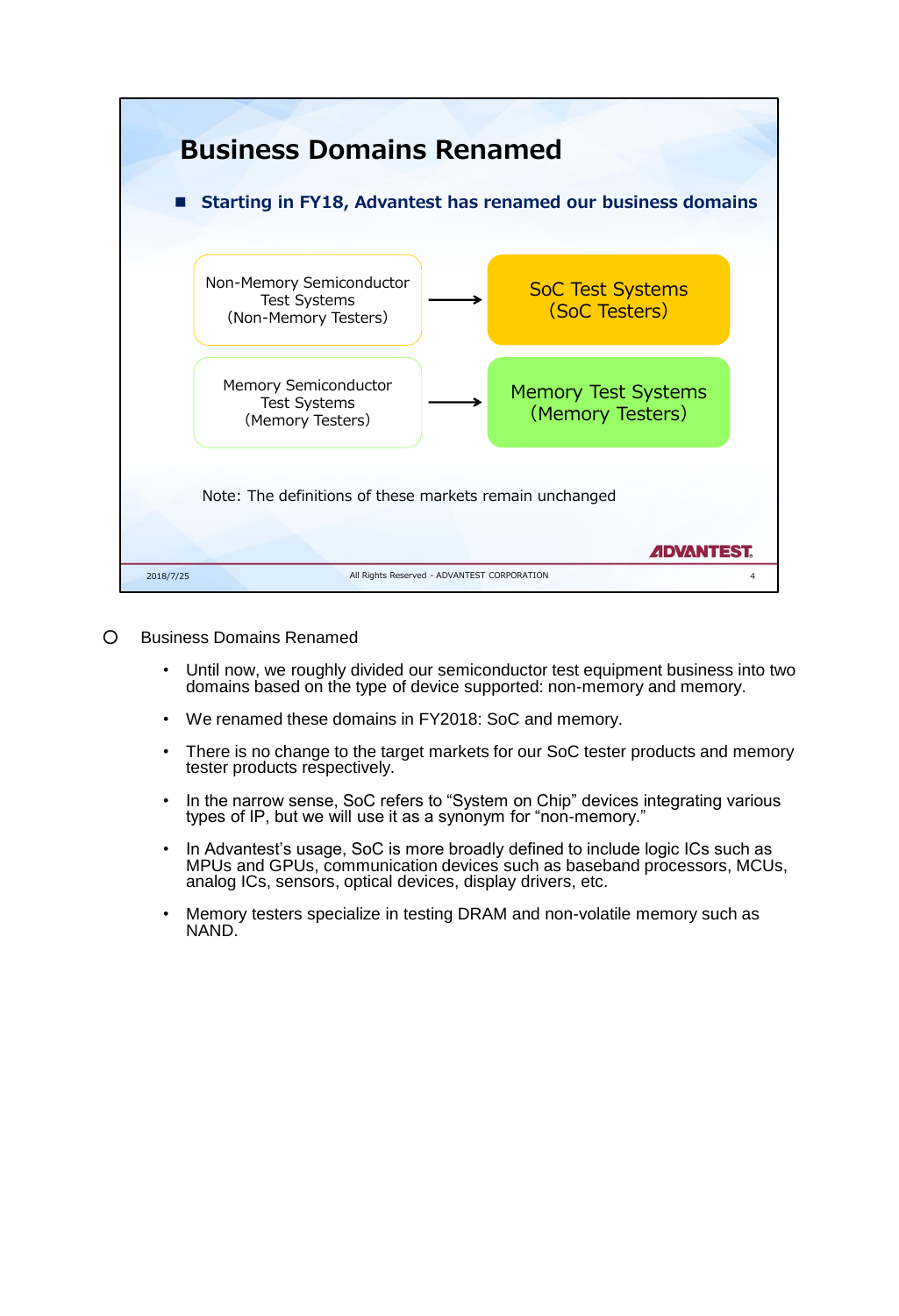

○ FY2018 1Q Orders by Segment

## ○ Semiconductor & Component Test Systems

| • ¥53.6 billion -11% QoQ |               |
|--------------------------|---------------|
| of which, SoC testers    | ¥41.8 billion |
| memory testers           | ¥11.8 billion |

- SoC testers posted record high quarterly orders.
- The background to this achievement is the qualitative and quantitative changes in the semiconductor market.
- Particularly in application processors, which are core components of smartphones, miniaturization and incorporation of AI chips is driving performance evolution. This leads to enhanced test complexity and longer test times, boosting demand for testers.
- Orders for SoC testers were also driven by customer investment in a wide range of areas including automotive, industrial equipment, and consumer products.
- Memory tester orders appear to have shrunk due to a large number of advance orders posted in the previous quarter. There was no sense of deceleration in reality, and we received solid orders for both DRAM and non-volatile memory.
- Mechatronics Systems
	- ¥9.4 billion -34% QoQ
	- Device interface orders fell in step with memory testers, and nanotechnology product enquiries were sluggish.
- Services, Support & Others
	- ¥7.7 billion -31% QoQ
	- As many maintenance contracts were renewed at the end of the previous fiscal year, this quarter saw a decline in contrast.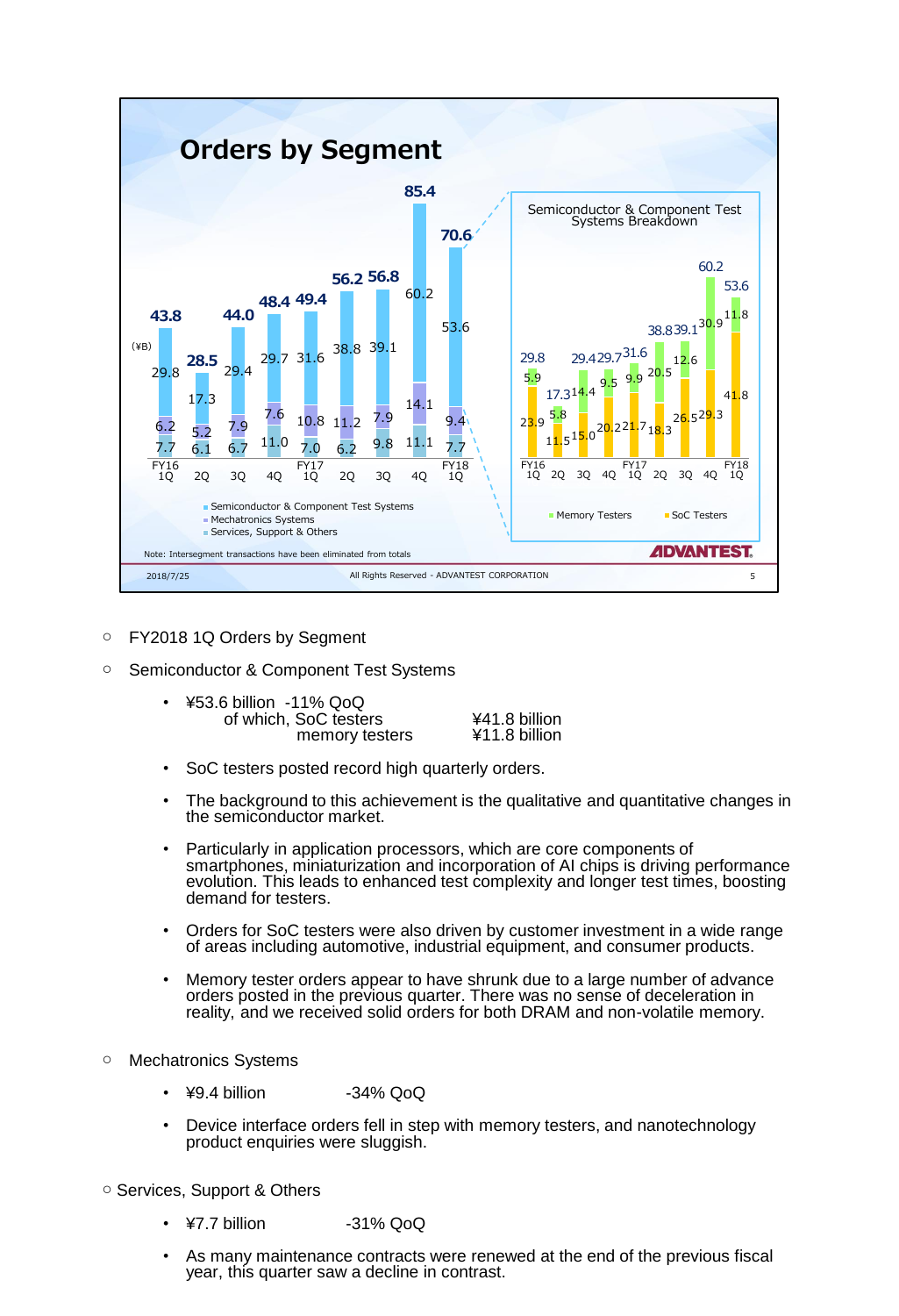

- FY2018 1Q Orders by Region
	- Regions posting significant increases / decreases QoQ

Taiwan up ¥9.8 billion to ¥33.9 billion Test demand for application processors used in smartphones increased.

South Korea down ¥17.1 billion to ¥15.2 billion There was a decline in memory tester orders in reaction to the large number of advance orders received in the previous quarter.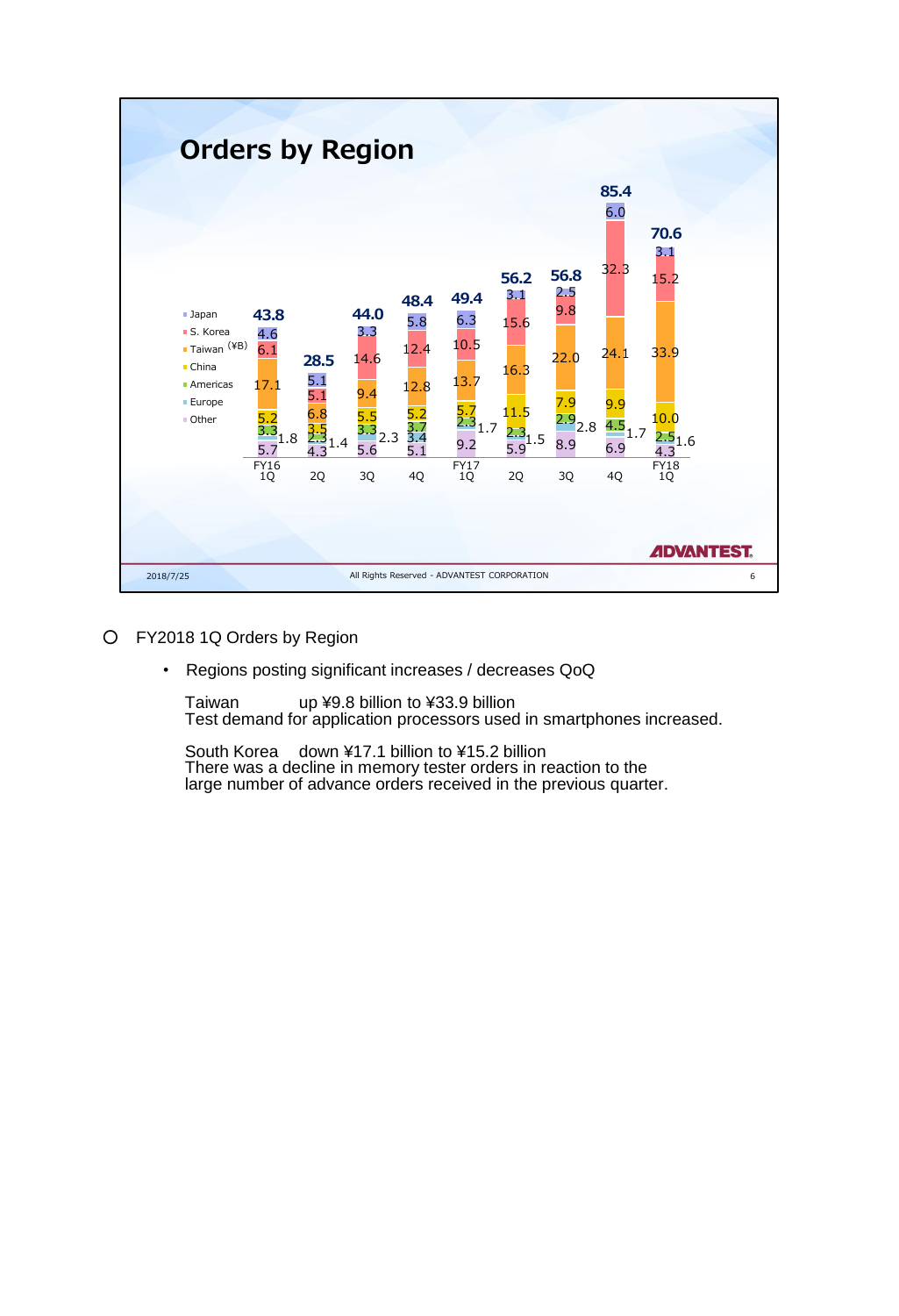

- FY2018 1Q Sales by Segment
	- While the trend is for 1Q sales to fall below the previous quarter, this 1Q showed great strength as sales increased QoQ.
- Semiconductor & Component Test Systems

| $\bullet$ | ¥51.0 billion +3% QoQ |               |
|-----------|-----------------------|---------------|
|           | of which, SoC testers | ¥31.6 billion |
|           | memory testers        | ¥19.4 billion |

- SoC testers maintained the high level of sales of the previous quarter, principally in the application processor and high-end logic IC segments.
- Memory tester sales increased overall. In addition to continued high DRAM tester sales, sales of non-volatile memory testers increased even further from the previous quarter.
- Mechatronics Systems
	- ¥11.1 billion +11% QoQ
- O Services, Support, & Others
	- $\cdot$  ¥8.9 billion  $+5\%$  QoQ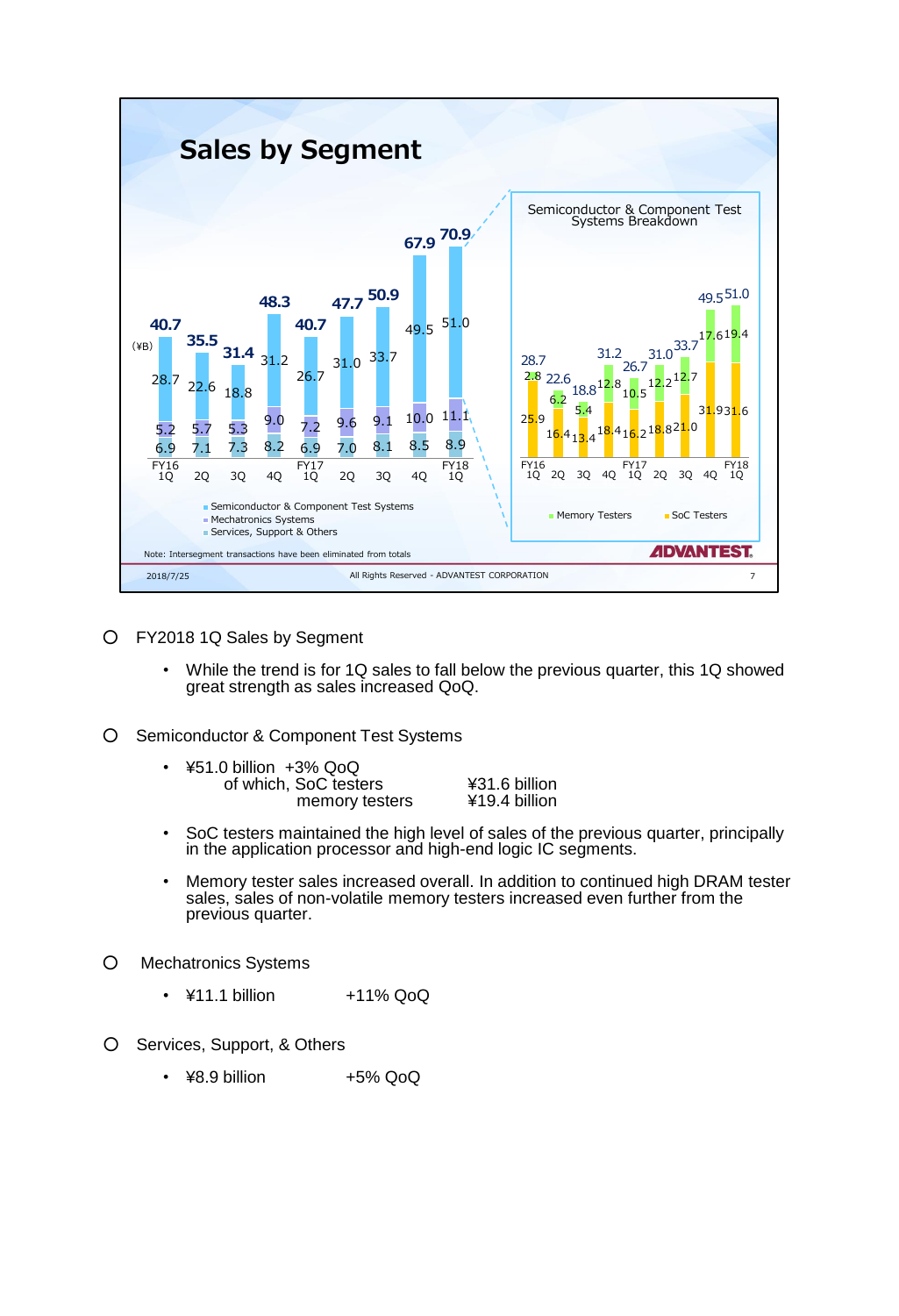

- FY2018 1Q Sales by Region
	- Sales were high, primarily in Asia, where semiconductor volume production processes are concentrated.
	- As a result, Advantest's overseas sales ratio in 1Q was 93.5%.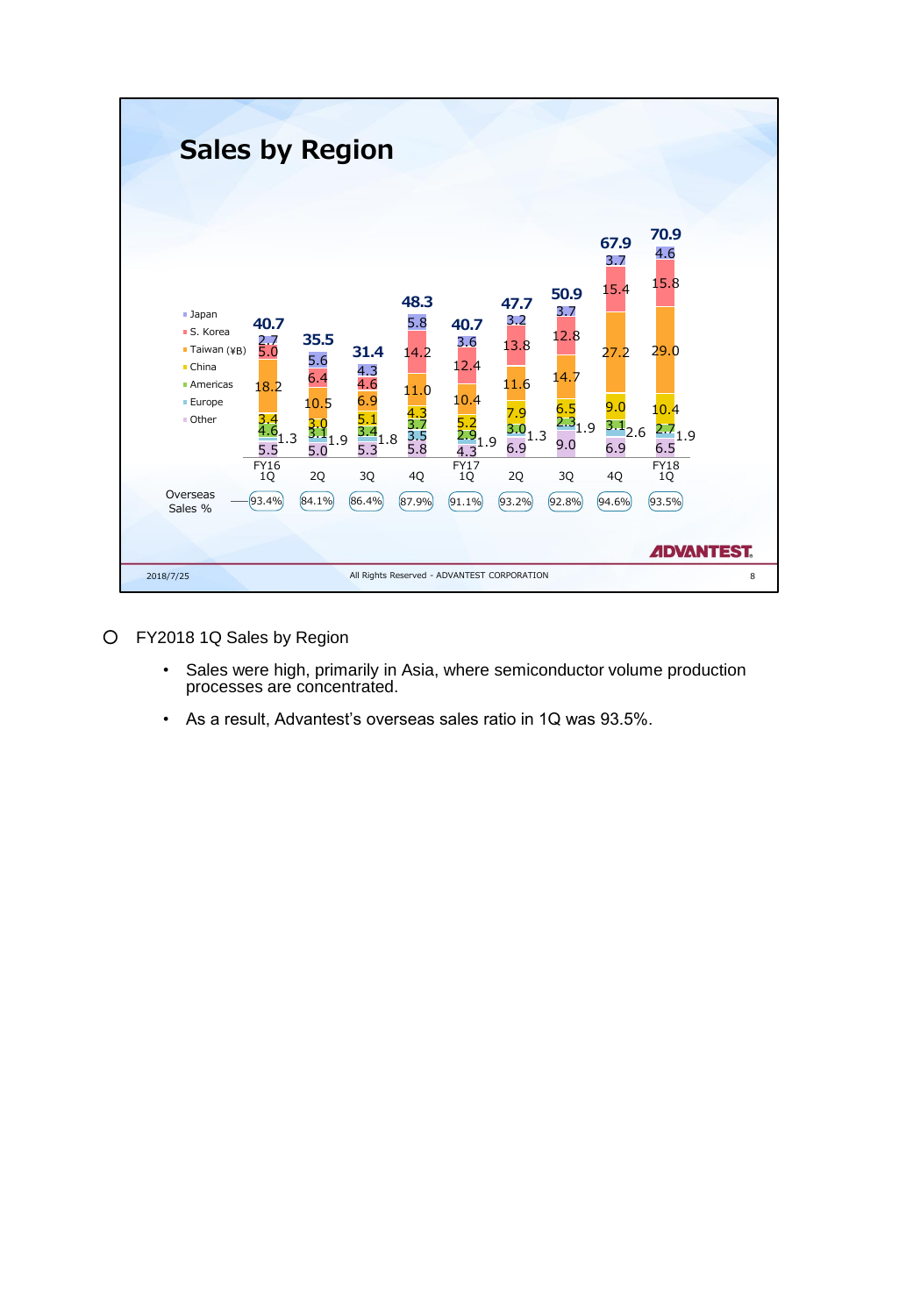

- FY2018 1Q Sales / Gross Profit / Operating Income
	- Gross Margin -1.8 points QoQ 53.9% While there was a change in product mix, we continued to maintain a high level.
	- SG&A ¥1.6 billion QoQ ¥22.4 billion Administrative expenses such as R&D expenses were low because this is the beginning of the fiscal year.
	- Operating Income +¥2.0 billion QoQ ¥15.8 billion
	- Operating Margin  $+1.9$  points QoQ 22.3% Decrease in SG&A compensated for the decline in gross margin.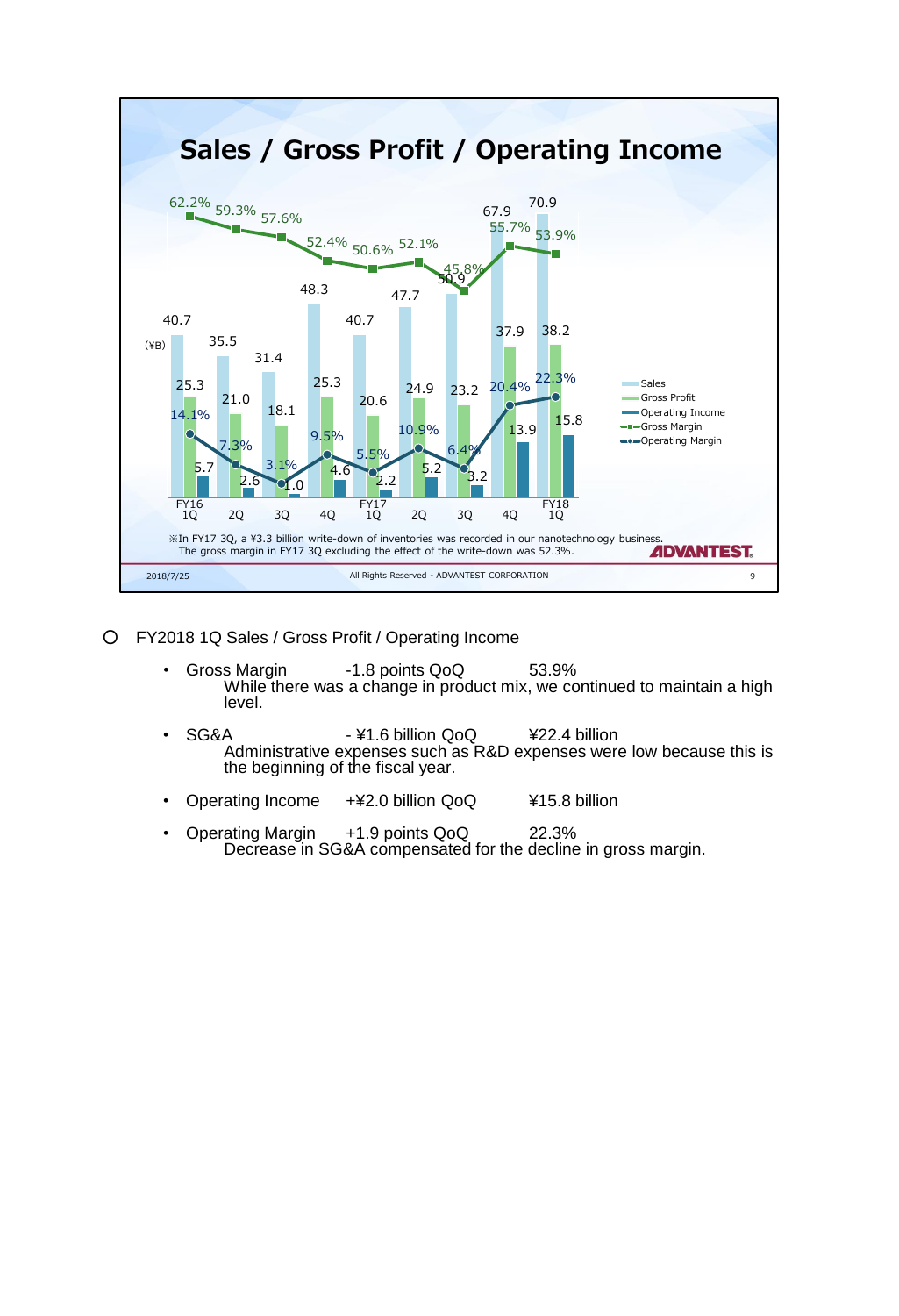

○ FY2018 1Q R&D Expenses/Capex/Depreciation and Amortization

| • R&D Expenses<br>R&D to sales ratio | ¥8.6 billion<br>12.2% |
|--------------------------------------|-----------------------|
| $\cdot$ Capex                        | $41.2$ billion        |
| • Depreciation and Amortization      | $41.2$ billion        |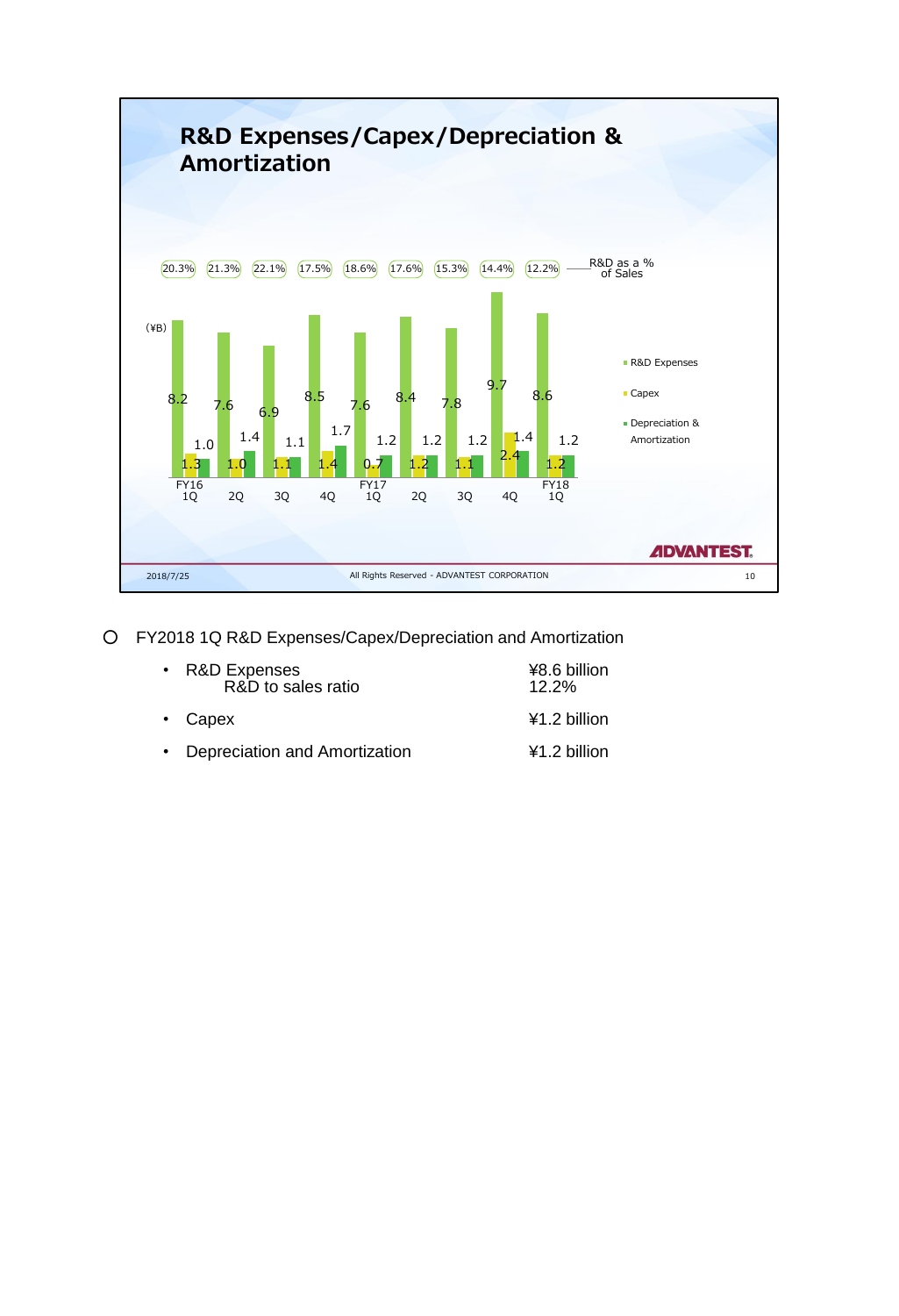

- O Balance Sheet for Period Ending June 30<sup>th</sup>, 2018
	- Total Assets: ¥271.8 billion
	- Cash and cash equivalents ¥106.4 billion ¥2.5 billion increase from the end of the previous fiscal year
	- Bonds, Current Liabilities: down ¥5.3 billion to ¥24.7 billion Conversion of convertible bonds maturing in February 2019 progressed, and the conversion rate as of the end of June was 17%.
	- Equity Attributable to Owners of the Parent: ¥142.5 billion
	- Ratio of Equity Attributable to Owners of the Parent: 52.4% Increased by 3.4 points from the end of the previous fiscal year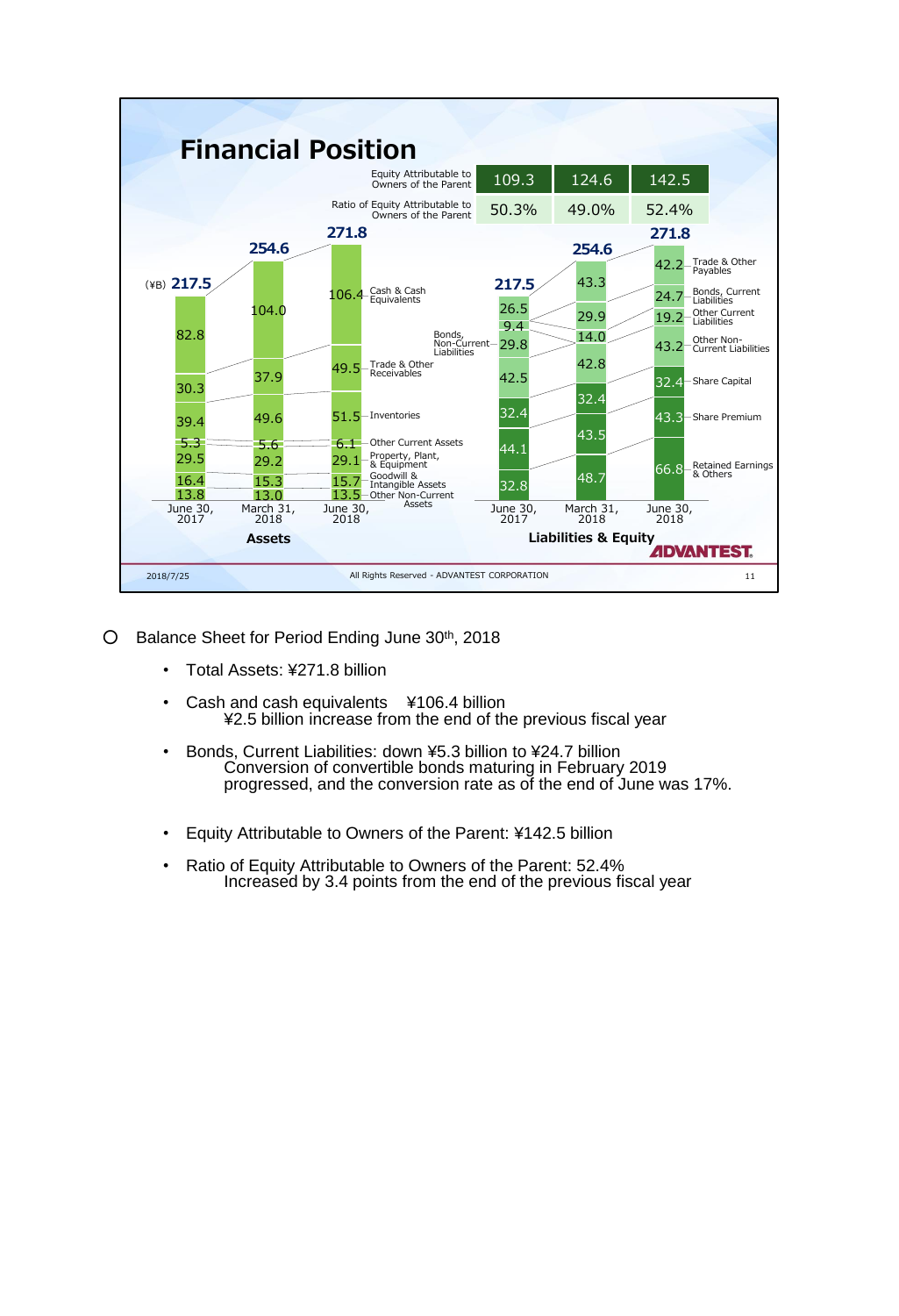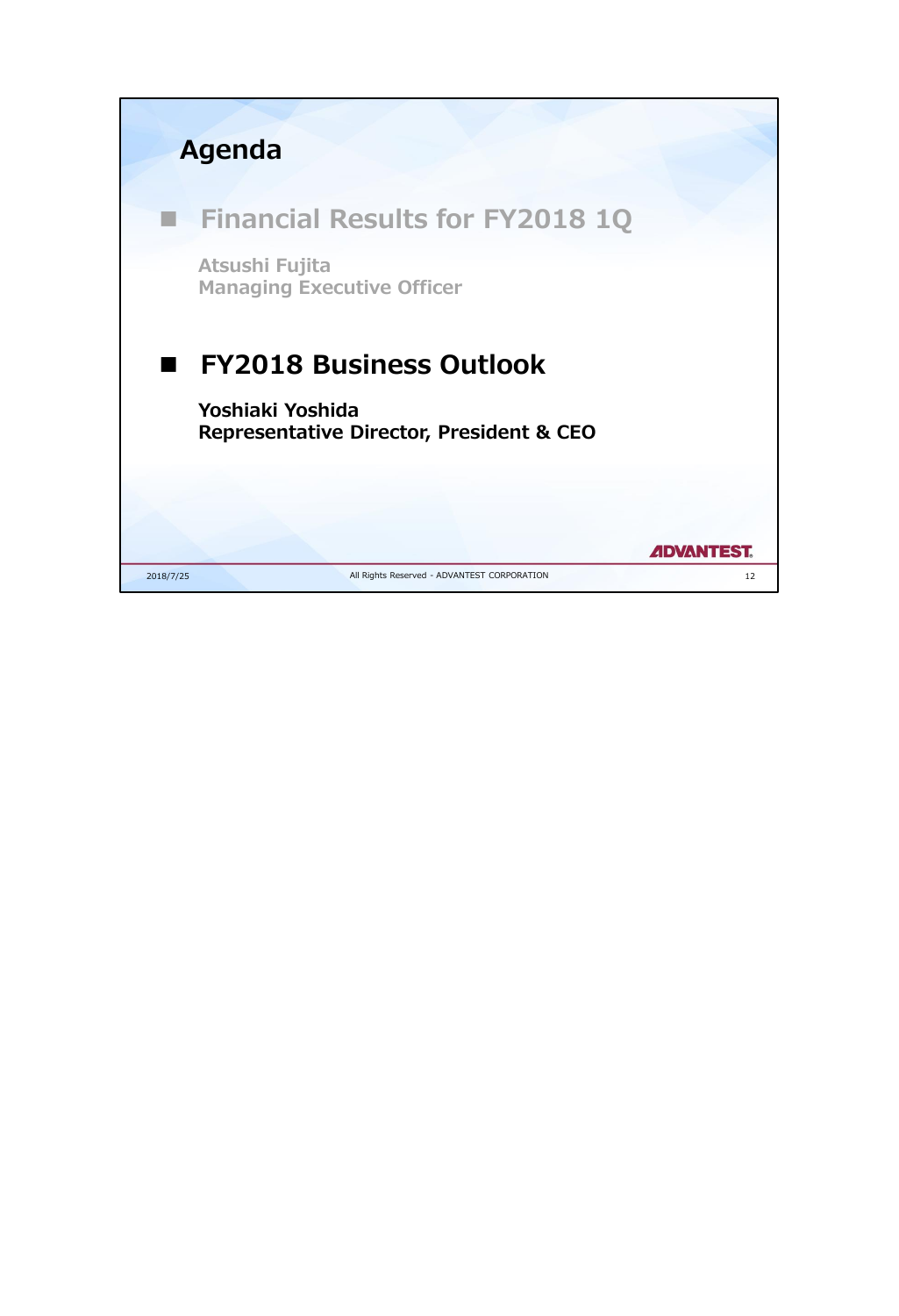| <b>CY18 Market Forecast</b>                                                                                                                                                                                                      |                                             |                                   |                         |
|----------------------------------------------------------------------------------------------------------------------------------------------------------------------------------------------------------------------------------|---------------------------------------------|-----------------------------------|-------------------------|
|                                                                                                                                                                                                                                  | CY17                                        | CY18 estimate                     | YoY Change              |
| SoC tester market                                                                                                                                                                                                                | Approx.<br>\$2,200M                         | Approx.<br>$$2,200 \sim $2,300$ M | $+0\% \sim 5\%$         |
| Memory tester market                                                                                                                                                                                                             | Approx.<br>\$750M                           | Approx.<br>\$900M                 | Approx.<br>$+20%$       |
| $\checkmark$ We maintain our market outlook of 3 months ago. We expect tester investment development in line with our existing outlook<br>✓ SoC tester demand in CY2H will center on smartphones and display-<br>related devices |                                             |                                   |                         |
| $\checkmark$ Our outlook for memory tester demand expansion remains<br>unchanged                                                                                                                                                 |                                             |                                   |                         |
|                                                                                                                                                                                                                                  |                                             |                                   |                         |
|                                                                                                                                                                                                                                  |                                             |                                   | <b><i>ADVANTEST</i></b> |
| 2018/7/25                                                                                                                                                                                                                        | All Rights Reserved - ADVANTEST CORPORATION |                                   |                         |

## ○ CY 2018 Market Forecast

- Firstly, regarding the tester market, which is the foundation of our business, our figures from three months ago remain unchanged.
- Half of the calendar year is over, and semiconductor demand is steady. We estimate that there will be no significant change in customer investment schedules.
- While the media has shown concern for modulation in semiconductor equipment investment, we believe that tester investment as originally anticipated will materialize within the year.
- The SoC tester market in the first half of the calendar year saw booming demand for testers for high-end logic ICs used in AI servers and testers for smartphone processors.
- SoC tester demand typically declines somewhat in the second half of the calendar year. We expect to see the same seasonal trend this year, but SoC tester investment is expected to hold steady in areas such as smartphones, industrial equipment, automotive, and display-related devices.
- Our outlook for memory manufacturers' investment ranges and schedules is not greatly different from what it was three months ago. Demand for premium DRAM and non-volatile memory used in servers is solid, and we expect investment in testers will be carried out accordingly.
- Although we cannot yet predict the size of the tester market in 2019, we expect the 5G smartphone market to start ramping up.
- Regarding 5G smartphones, baseband processors and RF components that manage communication processing will be enhanced.
- The impact of 5G also goes beyond that. In order to handle massive high-speed data processing and data generation inside the smartphone, all semiconductors used in 5G smartphones will need to cope with higher speeds and shorter latencies and there will need to be more semiconductors in each device.
- In addition to SoC semiconductors, memory device will also need to have greater capacities and higher speeds.
- We see the possibility of a new wave of demand in the tester market from 2019 to 2020.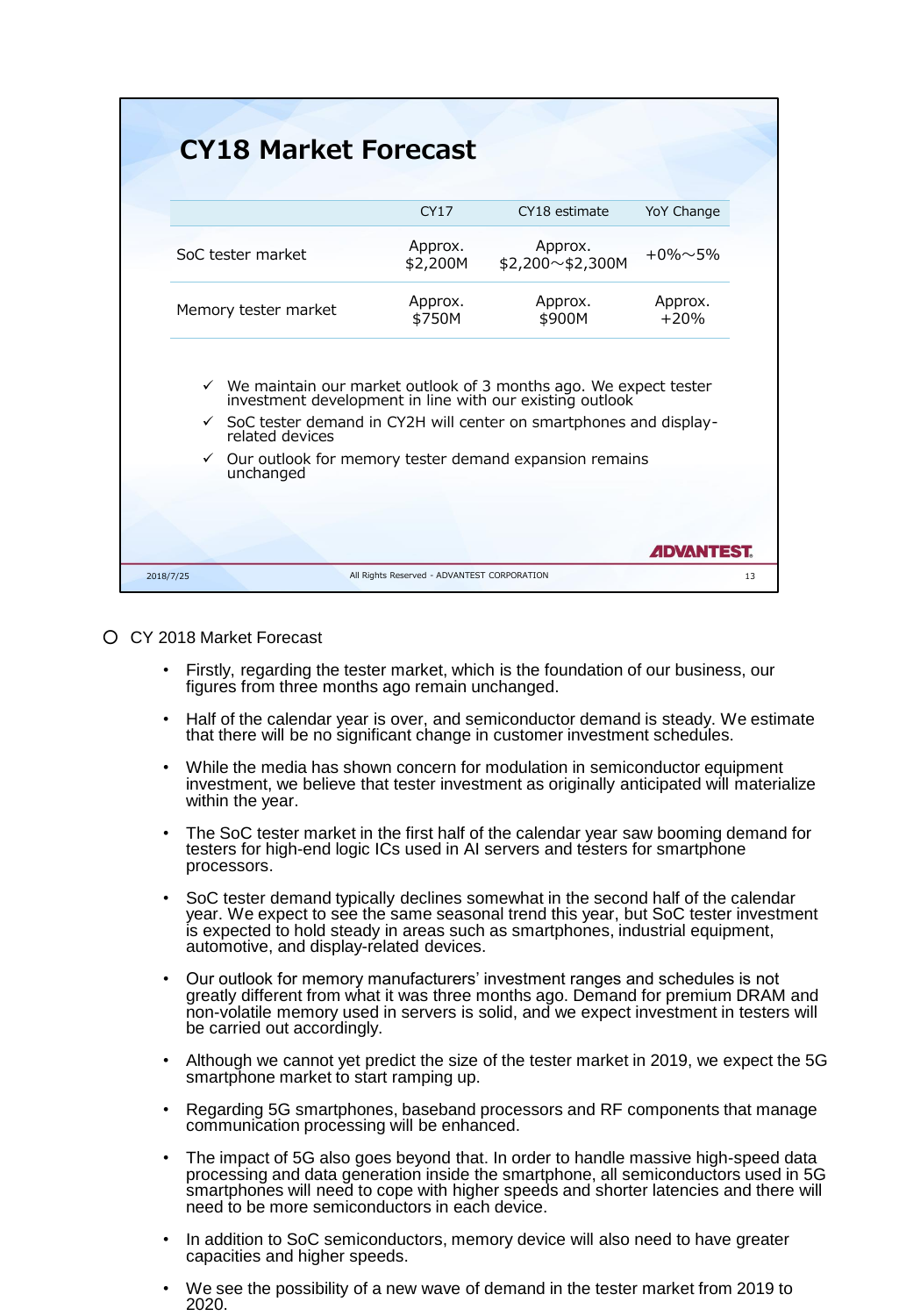|                                                                  | <b>FY17</b>   | <b>FY18</b>          | vs. FY17              |                    |
|------------------------------------------------------------------|---------------|----------------------|-----------------------|--------------------|
|                                                                  |               | Forecast             | $(\Delta)$            | (%)                |
| Orders                                                           | 247.8         | 220.0                | $\triangle$ 27.8      | $\triangle 11.2\%$ |
| <b>Sales</b>                                                     | 207.2         | 230.0                | 22.8                  | 11.0%              |
| Semiconductor & Component Test systems                           | 140.9         | 160.0                | 19.1                  | 13.5%              |
| Mechatronics Systems                                             | 35.9          | 38.0                 | 2.1                   | 5.9%               |
| Services, Support & Others                                       | 30.5          | 32.0                 | 1.5                   | 5.0%               |
| Operating Income<br>Operating Income Margin                      | 24.5<br>11.8% | 34.5<br>15.0%        | 10.0<br>3.2pts        | 40.9%              |
| Income Before Tax                                                | 24.3          | 34.8                 | 10.5                  | 43.2%              |
| Net Income<br>Net Income Margin                                  | 18.1<br>8.7%  | 27.8<br>12.1%        | 9.7<br>3.4pts         | 53.6%              |
| Adjusted initial backlog following<br>implementation of IFRS15   |               | $\blacktriangle$ 3.0 |                       |                    |
| Backlog                                                          | 82.8          | 69.8                 | $\blacktriangle$ 13.0 | ▲15.7%             |
| 1 US\$                                                           | ¥111          | ¥105                 | ¥6 Appreciation       |                    |
| Exchange Rate<br>1 Euro                                          | ¥129          | ¥135                 | ¥6 Depreciation       |                    |
| Note: Intersegment transactions have been eliminated from totals |               |                      |                       | <b>ADVANTEST.</b>  |

- FY2018 Forecast
	- As stated in our new mid/long-term management policy announced in April, higher demand for semiconductors that require better performance and higher reliability, amid an overall expansion of the semiconductor market, presents an opportunity for Advantest.
	- We believe that the progress of our orders and sales is a sign that the tester market is moving in line with our predictions under the mid/long-term management policy.
	- In 1Q, we progressed towards our full-year forecast as follows:

| 32.1% |
|-------|
| 30.8% |
| 45.8% |
| 50.0% |
|       |

- If these trends are sustained, we believe our 2018 market share may improve considerably year-on-year.
- However, there are certain factors that could have a chilling effect on the global economy, such as trade friction between the US and China, so we need to keep an eye on these trends.
- For now, we are keeping our earnings forecasts unchanged.
- There is certainly some lack of visibility, but for the present our business environment is vibrant. If the world economy and the semiconductor industry do not undergo significant shocks in the future, we think it is possible that we achieve our current forecasts for the year.
- We will aim for further business growth with the goal of revising our forecasts upward.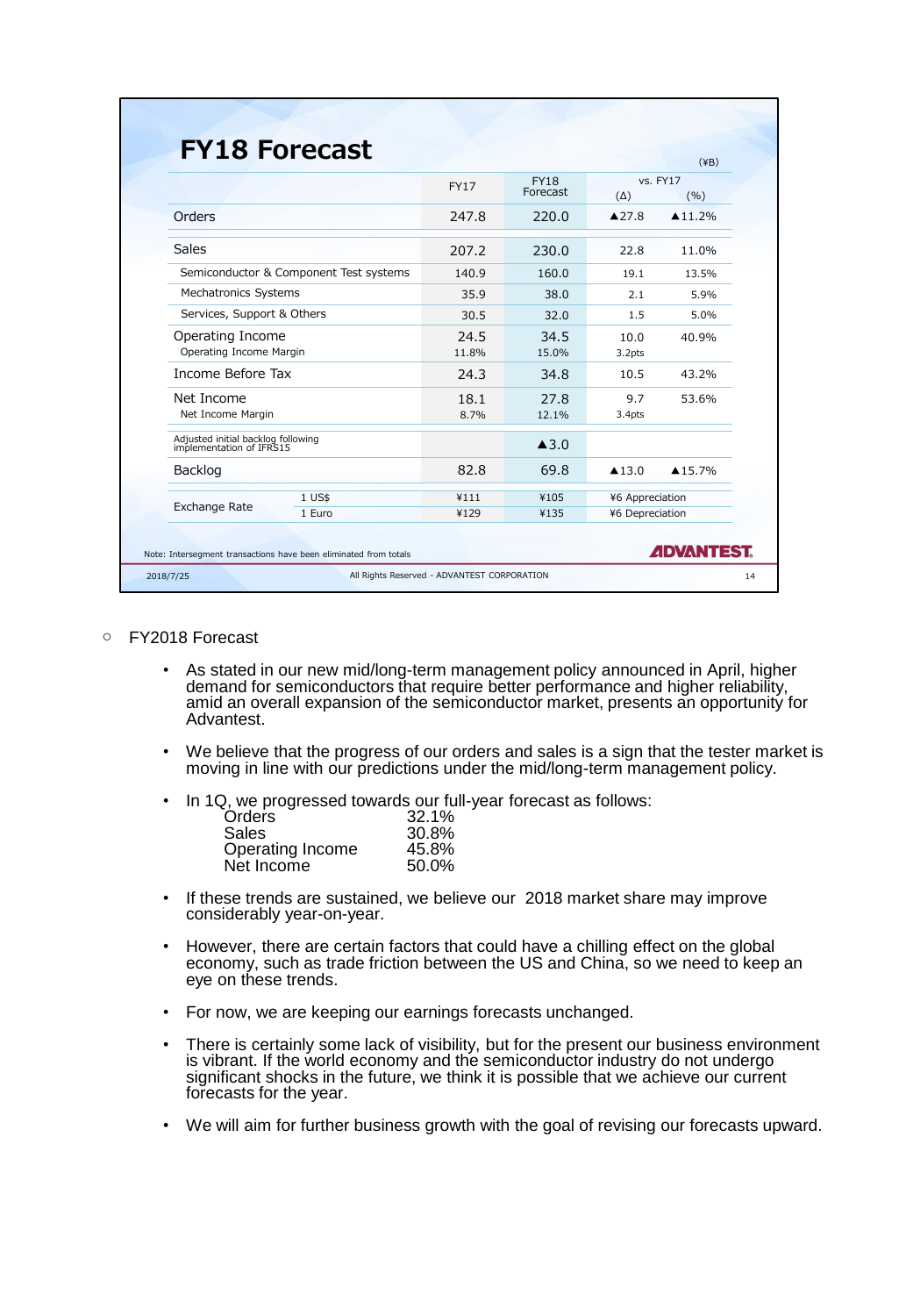| <b>FY18 Key Measures</b>                                                                                                                                                                                                                                                               |       |
|----------------------------------------------------------------------------------------------------------------------------------------------------------------------------------------------------------------------------------------------------------------------------------------|-------|
| <b>Towards Business Expansion</b>                                                                                                                                                                                                                                                      |       |
| <reinforce capability="" product="" supply=""><br/><math>\checkmark</math> We will strive to continue to ensure a stable parts supply that tracks<br/>tester demand</reinforce>                                                                                                        |       |
| <measures aimed="" at="" growth="" mid-term=""><br/>✓ In June 2018, we globally integrated our semiconductor test equipment<br/>business<br/><math>\checkmark</math> The new organization will enhance our competitiveness in promising areas such as AI, 5G comms and ADAS</measures> |       |
| <b>FY18 Investment Outlook: Unchanged from Initial Plan</b><br>R&D Expenses: ¥35.0 B (FY17 actual: ¥33.5 B)<br>✓<br>$\checkmark$ Capex: ¥7.0 B (FY17 actual: ¥5.4 B)<br>$\checkmark$ Depreciation and amortization: ¥5.5 B (FY17 actual: ¥5.0 B)                                       |       |
|                                                                                                                                                                                                                                                                                        | ADVAN |
| All Rights Reserved - ADVANTEST CORPORATION<br>2018/7/25                                                                                                                                                                                                                               | 15    |

- FY2018 Key Measures
	- Although our product supply capability has been improved considerably compared to one year ago, we are still in a situation where we cannot deliver products as fast as customers would wish.
	- We will continue to make efforts to secure enough components.
	- As a mid/long-term growth initiative, our businesses related to semiconductor testers were completely integrated after the general shareholders' meeting in June, forming one global organization.
	- Looking into the future, new devices going beyond conventional concepts, combining various technologies such as memory, SoC, AI and software will be launched. We will make a companywide effort in providing test technologies to complement such trends. By taking this bold move with our development resources around the globe, we have built a framework to provide new solutions. This framework will be the foundation of our growth over the next decade.
	- Our investment outlook remains unchanged from our initial plan.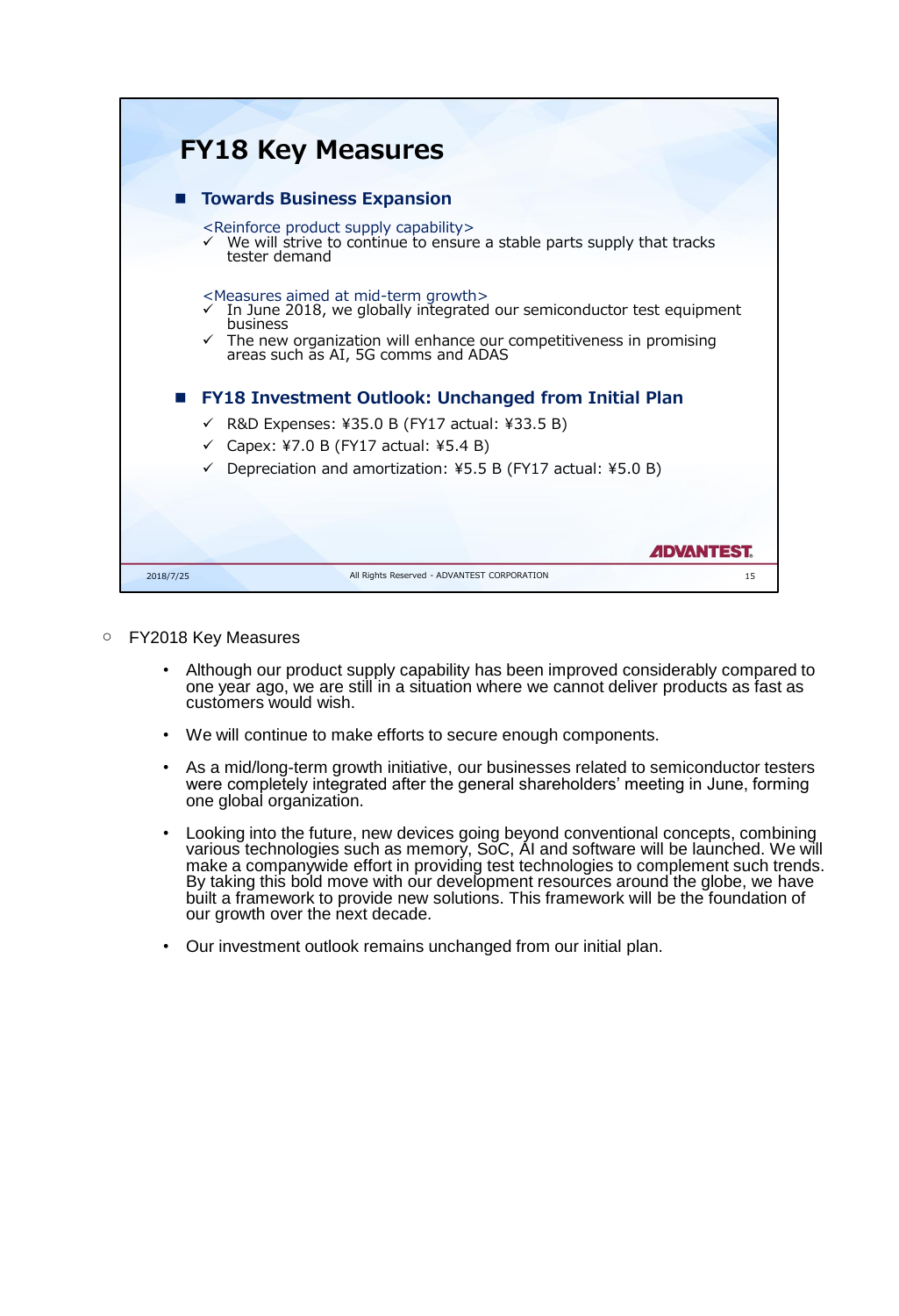

- FY2018 Outlook by Segment: SoC Testers
	- In 2018, semiconductors used in smartphones and AI servers are gaining higher performance and becoming more miniaturized, extending test times and making test more complicated. This is boosting demand for SoC testers.
	- Although smartphone unit growth has slowed, handset performance is consistently improving in all segments, from high-end to low-end. Along with that, performance evolution of the semiconductors used in smartphones and increase in the number of semiconductors per device continues.
	- To emphasize this point again, Advantest's strength is our base of customers in every tier involved in the semiconductor market. Regarding smartphones, we are in a position to capture tester demand regardless of which products take off.
	- This has led to record orders for SoC testers since the fourth quarter of the previous fiscal year, and will continue to deliver results in the future.
	- The environment is also favorable for automotive and display-related semiconductors.
	- Especially in the display-related segment, in addition to higher panel definition, testing is becoming more complicated as display driver ICs continue to incorporate touch sensors; these factors contribute to maintaining the momentum of the massive wave of demand.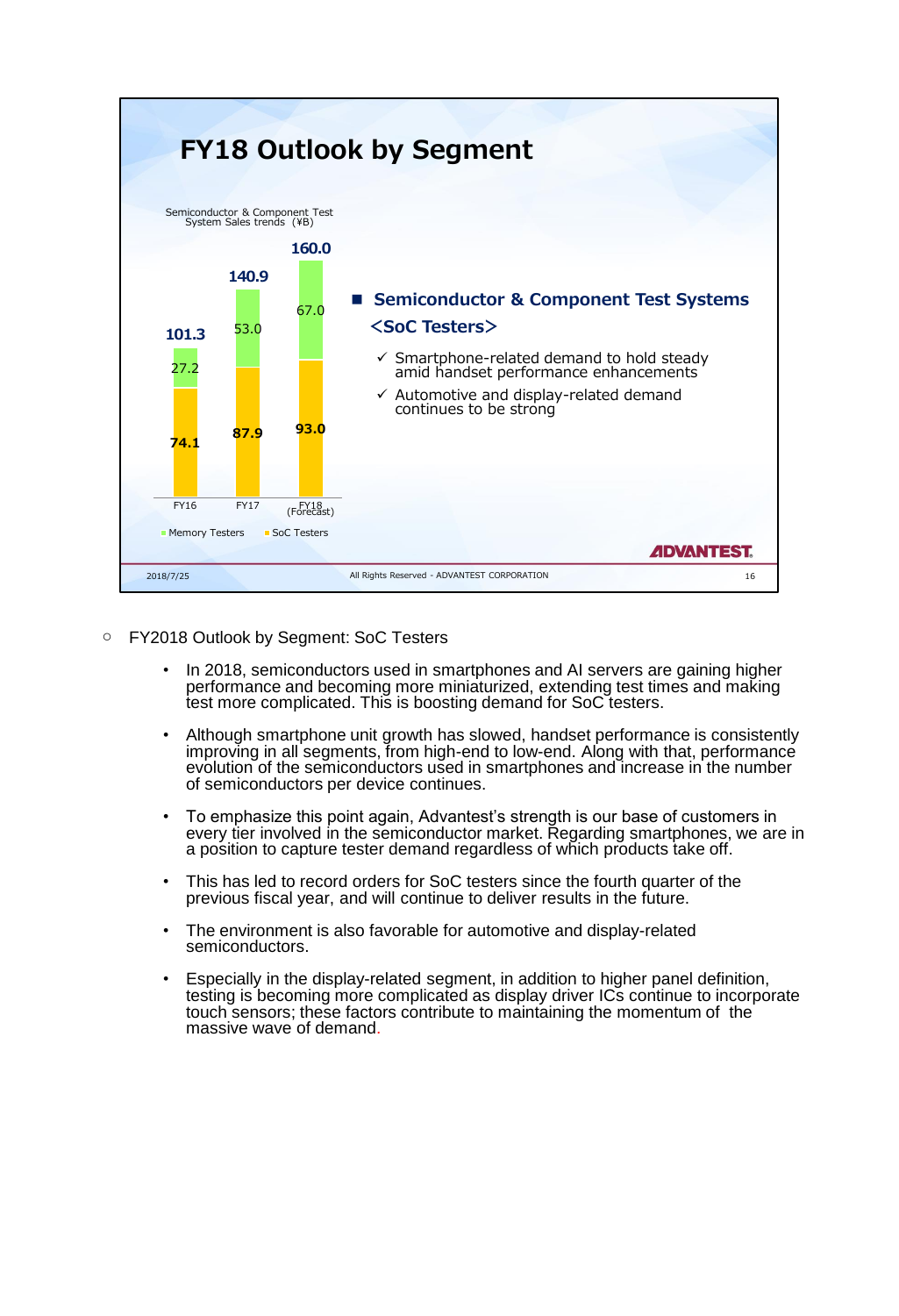

- FY2018 Outlook by Segment: Memory Testers
	- Sales prospects for memory testers remain unchanged.
	- In DRAM, due to strong demand for server DRAM, demand for back-end DRAM testers is increasing and investment is expected to hold steady.
	- Tester investment for volume production of 3D NAND for 64-layer and 72-layer flash, and investment in burn-in testers to ensure the reliability of NAND, are also expected to hold steady.
	- Even if there should be adjustments in memory tester investment, we believe these adjustments will be short-term and growth will return in the medium to long term.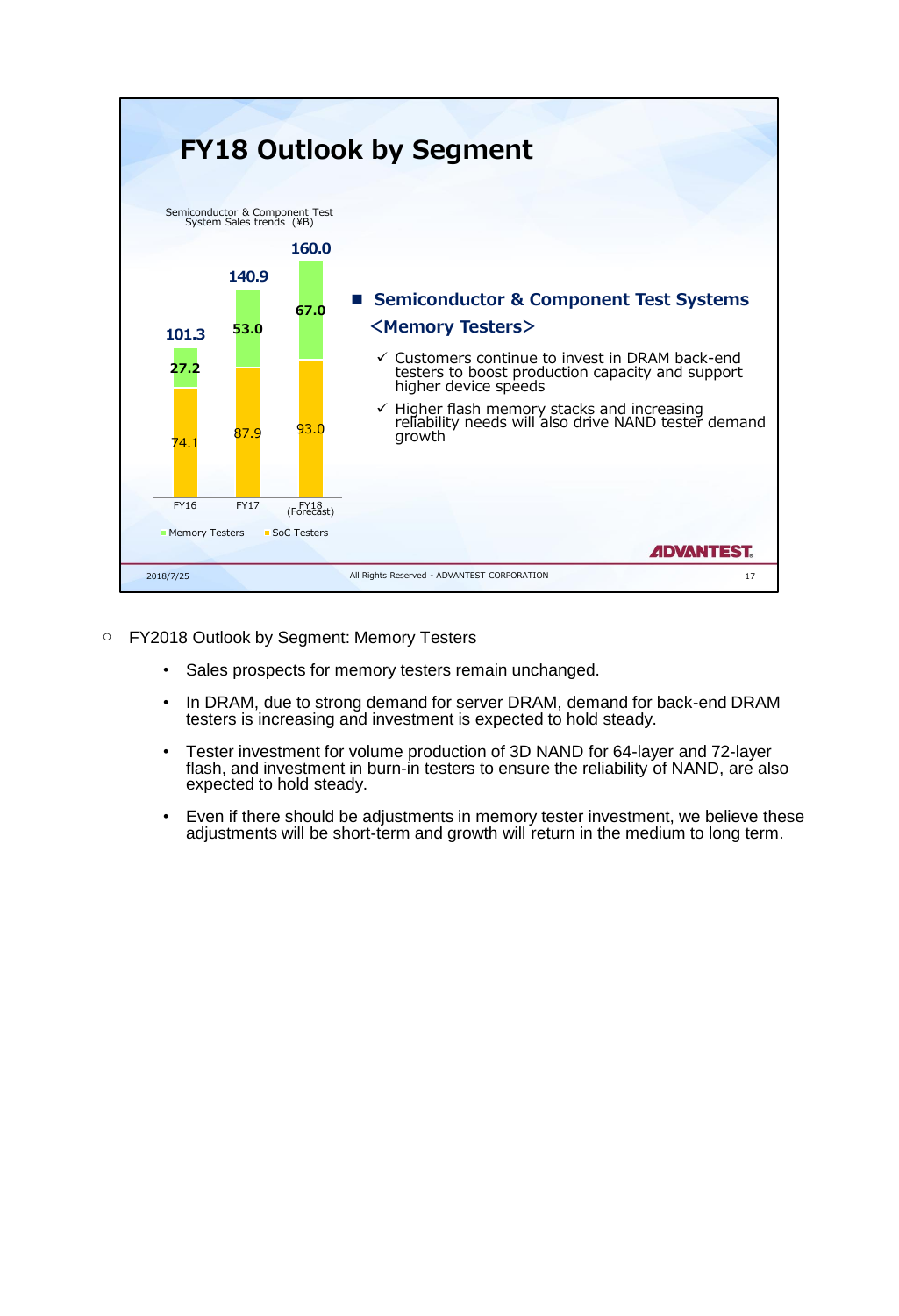

- FY2018 Outlook by Segment: Mechatronics, Services & Others
	- In our mechatronics business, demand for memory handlers and device interfaces with high correlation to memory testers is expected to increase.
	- In our services, support and other businesses, the leasing / second-hand sales business will decline due to a shortage of second-hand testers and abundance of customers with ample funds; however, we anticipate that the growth of SSD testers can compensate for this.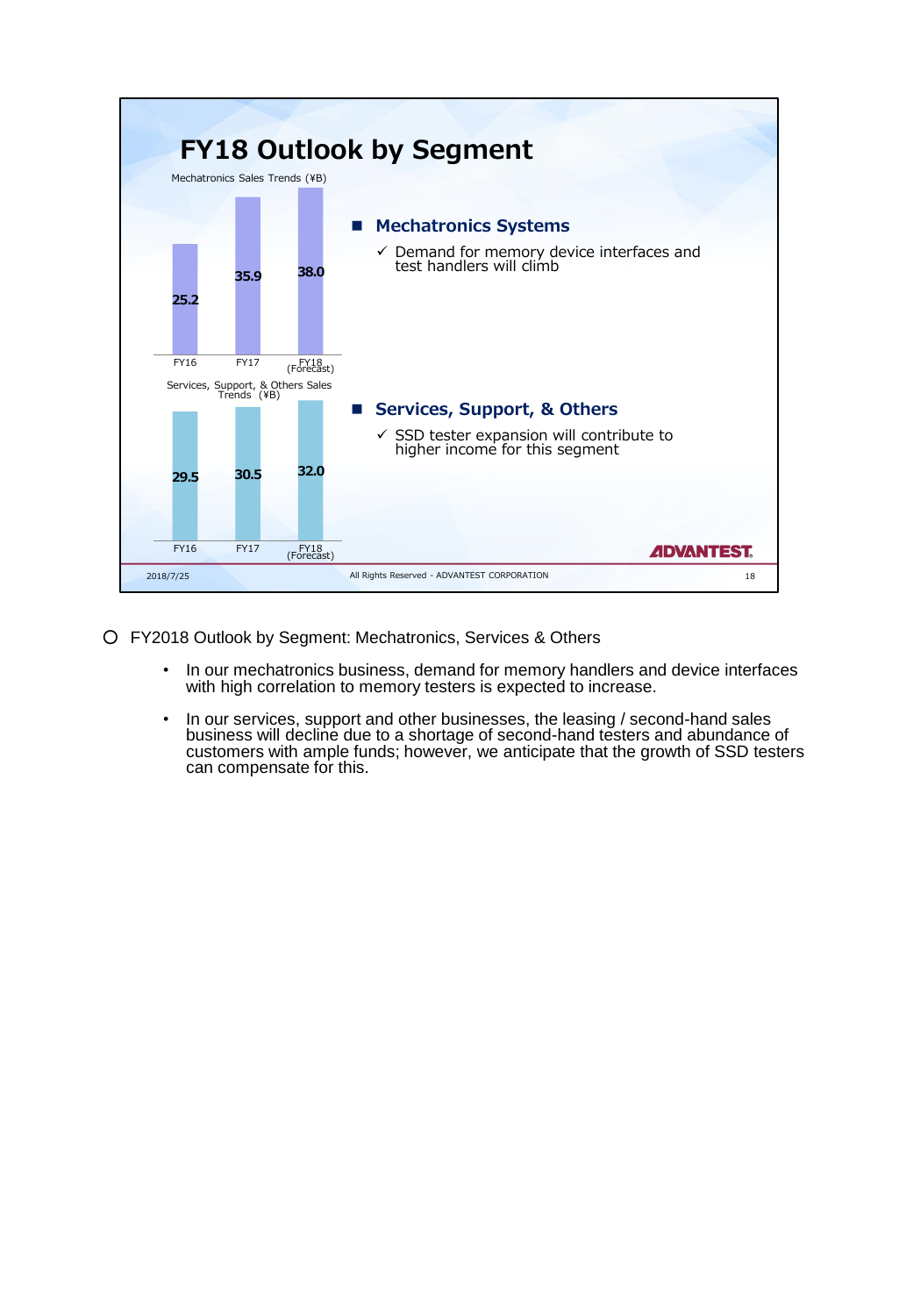|           | <b>Summary</b>                                                                                                                                                                                                |
|-----------|---------------------------------------------------------------------------------------------------------------------------------------------------------------------------------------------------------------|
|           | $\checkmark$ In 2018, Advantest aims for further business expansion amid growth in the tester market                                                                                                          |
|           | $\checkmark$ We will strive to continue to ensure a stable parts supply that tracks<br>tester demand                                                                                                          |
|           | $\checkmark$ In June 2018, we globally integrated our semiconductor test equipment business. The new organization will enhance our competitiveness in promising areas such as AI, 5G comms and<br><b>ADAS</b> |
|           | $\checkmark$ We are closely watching the risk of global economic stagnation due<br>to Sino-American trade friction                                                                                            |
|           |                                                                                                                                                                                                               |
|           | <i><b>ADVANTEST</b></i>                                                                                                                                                                                       |
| 2018/7/25 | All Rights Reserved - ADVANTEST CORPORATION<br>19                                                                                                                                                             |

## ○ Summary

- We have discussed the tester market outlook for 2018 and our future business prospects.
- Technology will not stagnate. In addition to 5G, many other events likely to expand the semiconductor tester market are anticipated in the future. Semiconductor applications are also expanding.
- Even if the tester market should hit a stagnation phase in the future, we have confidence that the adjustment will not be prolonged, and that Advantest will continue to grow as semiconductors become more complicated and sophisticated and the semiconductor supply chain evolves.
- While our 1Q results were favorable, to capitalize on the above growth opportunities, we will continue to execute necessary measures with short-term, medium-term and long-term perspectives.
- However, we believe that it is also necessary to be aware of the rise of protectionism and trade friction between the US and China and other countries, and we will continue to be poised to react to rapid market fluctuations.